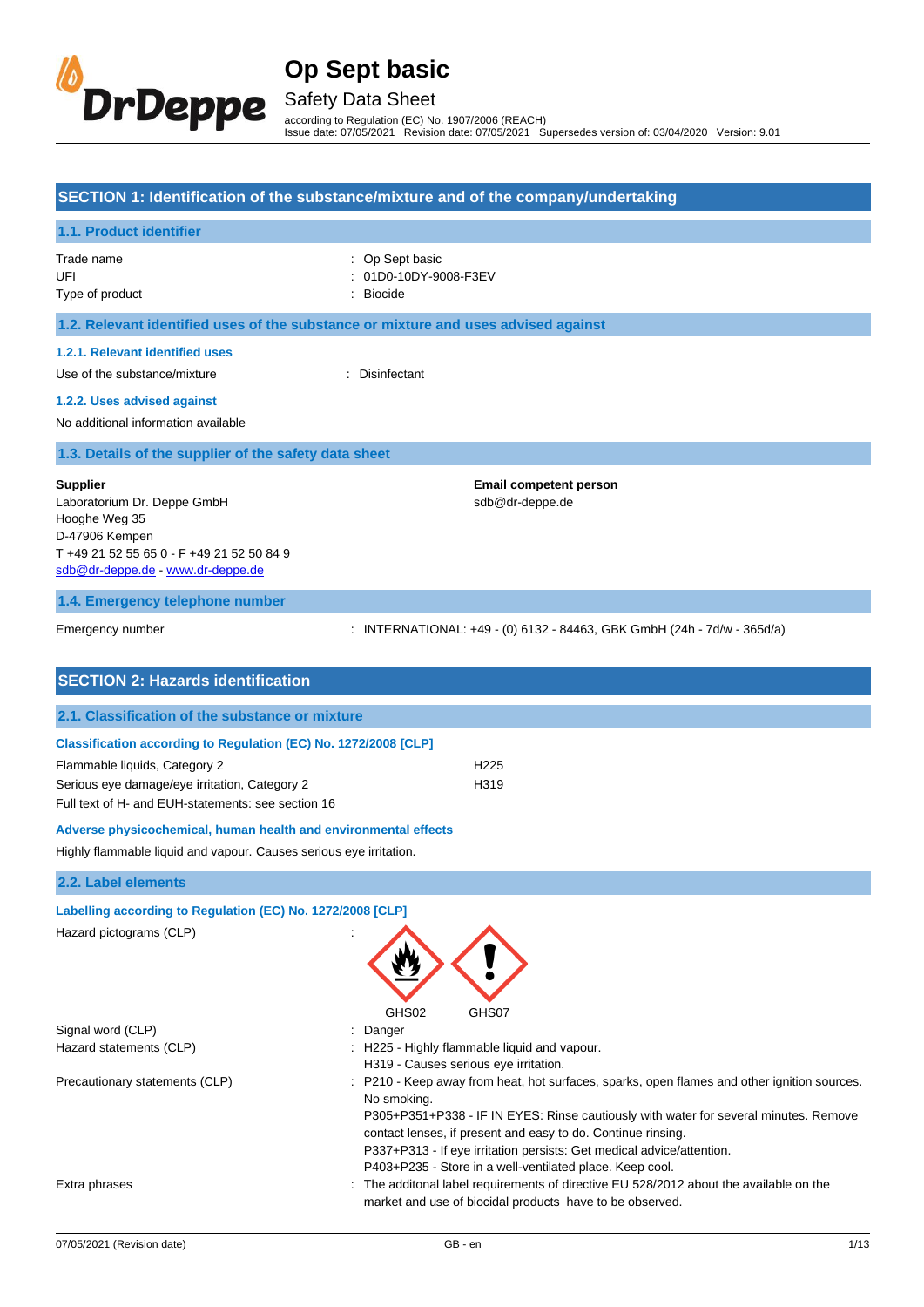## Safety Data Sheet

according to Regulation (EC) No. 1907/2006 (REACH)

## **2.3. Other hazards**

PBT: not relevant – no registration required vPvB: not relevant – no registration required

Other hazards which do not result in classification : Explosive vapour/air mixtures may be formed.

| <b>Component</b>   |                                                                                                                                                                                 |
|--------------------|---------------------------------------------------------------------------------------------------------------------------------------------------------------------------------|
| ethanol (64-17-5)  | This substance/mixture does not meet the PBT criteria of REACH regulation, annex XIII<br>This substance/mixture does not meet the vPvB criteria of REACH regulation, annex XIII |
| butanone (78-93-3) | This substance/mixture does not meet the PBT criteria of REACH regulation, annex XIII<br>This substance/mixture does not meet the vPvB criteria of REACH regulation, annex XIII |

## **SECTION 3: Composition/information on ingredients**

### **3.1. Substances**

### Not applicable

### **3.2. Mixtures**

| <b>Name</b>                                                                                                                     | <b>Product identifier</b>                                                                                  | $\frac{9}{6}$    | <b>Classification according to</b><br><b>Regulation (EC) No.</b><br>1272/2008 [CLP] |
|---------------------------------------------------------------------------------------------------------------------------------|------------------------------------------------------------------------------------------------------------|------------------|-------------------------------------------------------------------------------------|
| ethanol<br>(Active substance (Biocide))<br>substance with national workplace exposure limit(s)<br>(GB)                          | (CAS-No.) 64-17-5<br>(EC-No.) 200-578-6<br>(EC Index-No.) 603-002-00-5<br>(REACH-no) 01-2119457610-43-xxxx | $\geq 70 - < 80$ | Flam. Lig. 2, H225<br>Eye Irrit. 2, H319                                            |
| butanone<br>substance with national workplace exposure limit(s)<br>(GB); substance with a Community workplace<br>exposure limit | (CAS-No.) 78-93-3<br>(EC-No.) 201-159-0<br>(EC Index-No.) 606-002-00-3<br>(REACH-no) 01-2119457290-43-xxxx | $\geq 0.25 - 1$  | Flam. Lig. 2, H225<br>Eye Irrit. 2, H319<br>STOT SE 3, H336                         |

| <b>Specific concentration limits:</b>   |                                                                                                              |                                      |  |
|-----------------------------------------|--------------------------------------------------------------------------------------------------------------|--------------------------------------|--|
| <b>Name</b>                             | <b>Product identifier</b>                                                                                    | <b>Specific concentration limits</b> |  |
| ethanol<br>(Active substance (Biocide)) | l (CAS-No.) 64-17-5<br>(EC-No.) 200-578-6<br>(EC Index-No.) 603-002-00-5<br>(REACH-no) 01-2119457610-43-xxxx | ( 50 ≤C < 100) Eye Irrit. 2, H319    |  |

Full text of H- and EUH-statements: see section 16

| <b>SECTION 4: First aid measures</b>                             |                                                                                                                                                                                     |  |
|------------------------------------------------------------------|-------------------------------------------------------------------------------------------------------------------------------------------------------------------------------------|--|
| 4.1. Description of first aid measures                           |                                                                                                                                                                                     |  |
| First-aid measures general                                       | : In all cases of doubt, or when symptoms persist, seek medical attention.                                                                                                          |  |
| First-aid measures after inhalation                              | : Remove person to fresh air and keep comfortable for breathing.                                                                                                                    |  |
| First-aid measures after skin contact                            | : Rinse skin with water/shower. Take off immediately all contaminated clothing.                                                                                                     |  |
| First-aid measures after eye contact                             | : Rinse cautiously with water for several minutes. Remove contact lenses, if present and easy<br>to do. Continue rinsing. If eye irritation persists: Get medical advice/attention. |  |
| First-aid measures after ingestion                               | : Call a poison center or a doctor if you feel unwell.                                                                                                                              |  |
| 4.2. Most important symptoms and effects, both acute and delayed |                                                                                                                                                                                     |  |
| Symptoms/effects after eye contact                               | $\therefore$ Eve irritation.                                                                                                                                                        |  |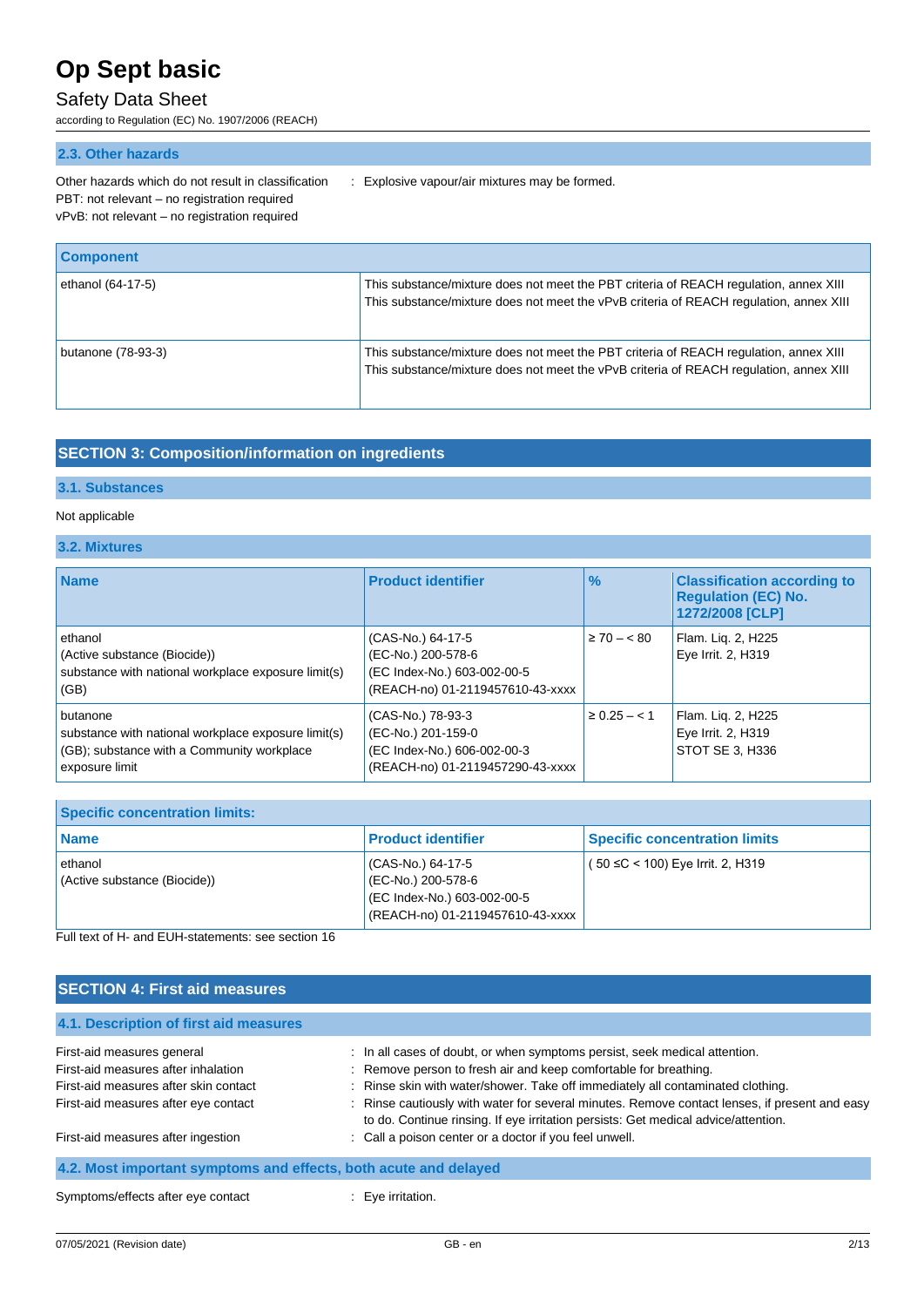## Safety Data Sheet

according to Regulation (EC) No. 1907/2006 (REACH)

## **4.3. Indication of any immediate medical attention and special treatment needed**

Treat symptomatically.

| <b>SECTION 5: Firefighting measures</b>                                             |                                                                                                                                                                                      |  |  |
|-------------------------------------------------------------------------------------|--------------------------------------------------------------------------------------------------------------------------------------------------------------------------------------|--|--|
| 5.1. Extinguishing media                                                            |                                                                                                                                                                                      |  |  |
| Suitable extinguishing media<br>Unsuitable extinguishing media                      | Use extinguishing media appropriate for surrounding fire. Water spray. Dry powder. Foam.<br>Carbon dioxide.<br>: Strong water jet.                                                   |  |  |
| 5.2. Special hazards arising from the substance or mixture                          |                                                                                                                                                                                      |  |  |
| Fire hazard<br>Explosion hazard<br>Hazardous decomposition products in case of fire | : Highly flammable liquid and vapour.<br>: Explosive vapour/air mixtures may be formed.<br>: Toxic fumes may be released. Nitrogen oxides. Carbon dioxide. Carbon monoxide.          |  |  |
| 5.3. Advice for firefighters                                                        |                                                                                                                                                                                      |  |  |
| Firefighting instructions<br>Protection during firefighting<br>Other information    | : Protect container with water spray.<br>: Do not attempt to take action without suitable protective equipment. Self-contained<br>breathing apparatus. Complete protective clothing. |  |  |
|                                                                                     | Do not allow run-off from fire fighting to enter drains or water courses. Disposal must be<br>done according to official regulations.                                                |  |  |

| <b>SECTION 6: Accidental release measures</b> |                                                                                                                                                       |  |  |
|-----------------------------------------------|-------------------------------------------------------------------------------------------------------------------------------------------------------|--|--|
|                                               | 6.1. Personal precautions, protective equipment and emergency procedures                                                                              |  |  |
| 6.1.1. For non-emergency personnel            |                                                                                                                                                       |  |  |
| Emergency procedures                          | : Ventilate spillage area. No open flames, no sparks, and no smoking. Avoid contact with skin<br>and eyes. Avoid breathing gas, mist, vapours, spray. |  |  |
| 6.1.2. For emergency responders               |                                                                                                                                                       |  |  |
| Protective equipment                          | : Do not attempt to take action without suitable protective equipment. For further information                                                        |  |  |

refer to section 8: "Exposure controls/personal protection".

Avoid sub-soil penetration. Prevent entry to sewers and public waters.

**6.2. Environmental precautions**

| 6.3. Methods and material for containment and cleaning up |                                                                                                                                                                                                                                |  |
|-----------------------------------------------------------|--------------------------------------------------------------------------------------------------------------------------------------------------------------------------------------------------------------------------------|--|
| Methods for cleaning up                                   | : Cover spill with non combustible material, e.g.: sand/earth. Take up mechanically<br>(sweeping, shovelling) and collect in suitable container for disposal. Notify authorities if<br>product enters sewers or public waters. |  |
| Other information                                         | Disposal must be done according to official regulations.                                                                                                                                                                       |  |
| 6.4. Reference to other sections                          |                                                                                                                                                                                                                                |  |

Information for safe handling. See section 7. Concerning personal protective equipment to use, see section 8. For further information refer to section 13.

| <b>SECTION 7: Handling and storage</b> |                                                  |
|----------------------------------------|--------------------------------------------------|
| 7.1. Precautions for safe handling     |                                                  |
| Additional hazards when processed      | : In use, may form flammable vapour-air mixture. |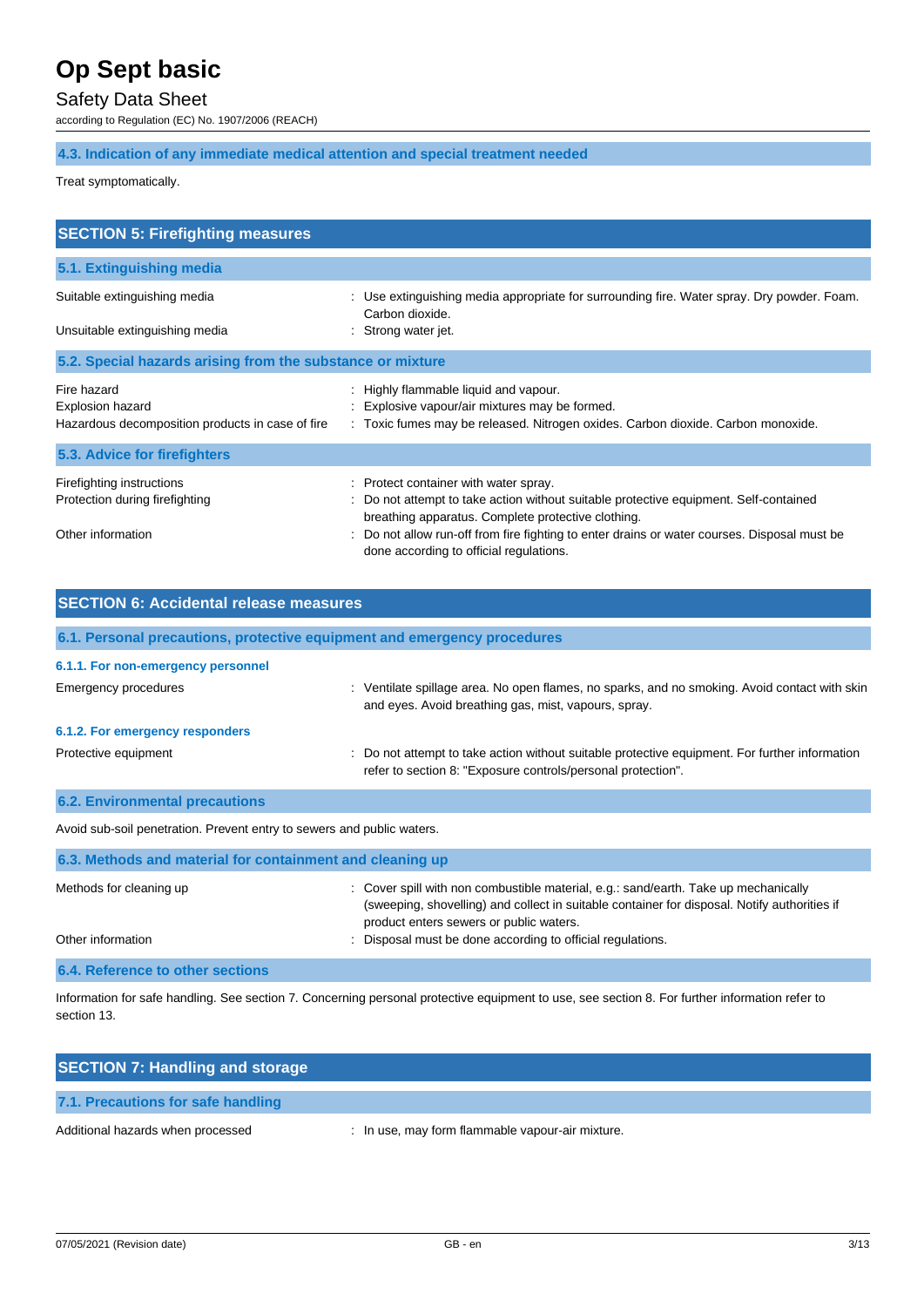## Safety Data Sheet

according to Regulation (EC) No. 1907/2006 (REACH)

| Precautions for safe handling<br>Hygiene measures                 | Ensure good ventilation of the work station. Wear personal protective equipment. Keep<br>away from heat, hot surfaces, sparks, open flames and other ignition sources. No smoking.<br>Ground/bond container and receiving equipment. Use only non-sparking tools. Take<br>precautionary measures against static discharge. Flammable vapours may accumulate in<br>the container. Use explosion-proof equipment. Avoid contact with skin and eyes. Vapours<br>are heavier than air and may spread along floors.<br>Do not eat, drink or smoke when using this product. Always wash hands after handling the<br>product. |
|-------------------------------------------------------------------|------------------------------------------------------------------------------------------------------------------------------------------------------------------------------------------------------------------------------------------------------------------------------------------------------------------------------------------------------------------------------------------------------------------------------------------------------------------------------------------------------------------------------------------------------------------------------------------------------------------------|
|                                                                   |                                                                                                                                                                                                                                                                                                                                                                                                                                                                                                                                                                                                                        |
| 7.2. Conditions for safe storage, including any incompatibilities |                                                                                                                                                                                                                                                                                                                                                                                                                                                                                                                                                                                                                        |
| <b>Technical measures</b>                                         | Ground/bond container and receiving equipment.                                                                                                                                                                                                                                                                                                                                                                                                                                                                                                                                                                         |
| Storage conditions                                                | : Store in a well-ventilated place. Keep cool. Keep container tightly closed. Avoid the build-up<br>of electrostatic charge. Protect against frost.                                                                                                                                                                                                                                                                                                                                                                                                                                                                    |
| Heat and ignition sources                                         | : Keep away from heat, hot surfaces, sparks, open flames and other ignition sources. No<br>smoking. Keep away from heat and direct sunlight.                                                                                                                                                                                                                                                                                                                                                                                                                                                                           |
| Information about storage in one common storage<br>facility       | : Keep away from food, drink and animal feeding stuffs.                                                                                                                                                                                                                                                                                                                                                                                                                                                                                                                                                                |

**7.3. Specific end use(s)**

No additional information available

## **SECTION 8: Exposure controls/personal protection**

## **8.1. Control parameters**

### **8.1.1 National occupational exposure and biological limit values**

| ethanol (64-17-5)                                    |                                       |  |
|------------------------------------------------------|---------------------------------------|--|
| <b>United Kingdom - Occupational Exposure Limits</b> |                                       |  |
| Local name                                           | Ethanol                               |  |
| WEL TWA (OEL TWA) [1]                                | 1920 mg/m $3$                         |  |
| WEL TWA (OEL TWA) [2]                                | 1000 ppm                              |  |
| Regulatory reference                                 | EH40/2005 (Fourth edition, 2020). HSE |  |

| <b>butanone (78-93-3)</b>                                 |                                                                                                                                                                |  |
|-----------------------------------------------------------|----------------------------------------------------------------------------------------------------------------------------------------------------------------|--|
| <b>EU - Indicative Occupational Exposure Limit (IOEL)</b> |                                                                                                                                                                |  |
| Local name                                                | <b>Butanone</b>                                                                                                                                                |  |
| <b>IOEL TWA</b>                                           | $600$ mg/m <sup>3</sup>                                                                                                                                        |  |
| IOEL TWA [ppm]                                            | 200 ppm                                                                                                                                                        |  |
| <b>IOEL STEL</b>                                          | 900 mg/m <sup>3</sup>                                                                                                                                          |  |
| IOEL STEL [ppm]                                           | 300 ppm                                                                                                                                                        |  |
| Regulatory reference                                      | COMMISSION DIRECTIVE 2000/39/EC                                                                                                                                |  |
| <b>United Kingdom - Occupational Exposure Limits</b>      |                                                                                                                                                                |  |
| Local name                                                | Butan-2-one (methyl ethyl ketone)                                                                                                                              |  |
| WEL TWA (OEL TWA) [1]                                     | 600 mg/m <sup>3</sup>                                                                                                                                          |  |
| WEL TWA (OEL TWA) [2]                                     | 200 ppm                                                                                                                                                        |  |
| WEL STEL (OEL STEL)                                       | 899 mg/m $3$                                                                                                                                                   |  |
| WEL STEL (OEL STEL) [ppm]                                 | 300 ppm                                                                                                                                                        |  |
| Remark (WEL)                                              | Sk (Can be absorbed through the skin. The assigned substances are those for which there<br>are concerns that dermal absorption will lead to systemic toxicity) |  |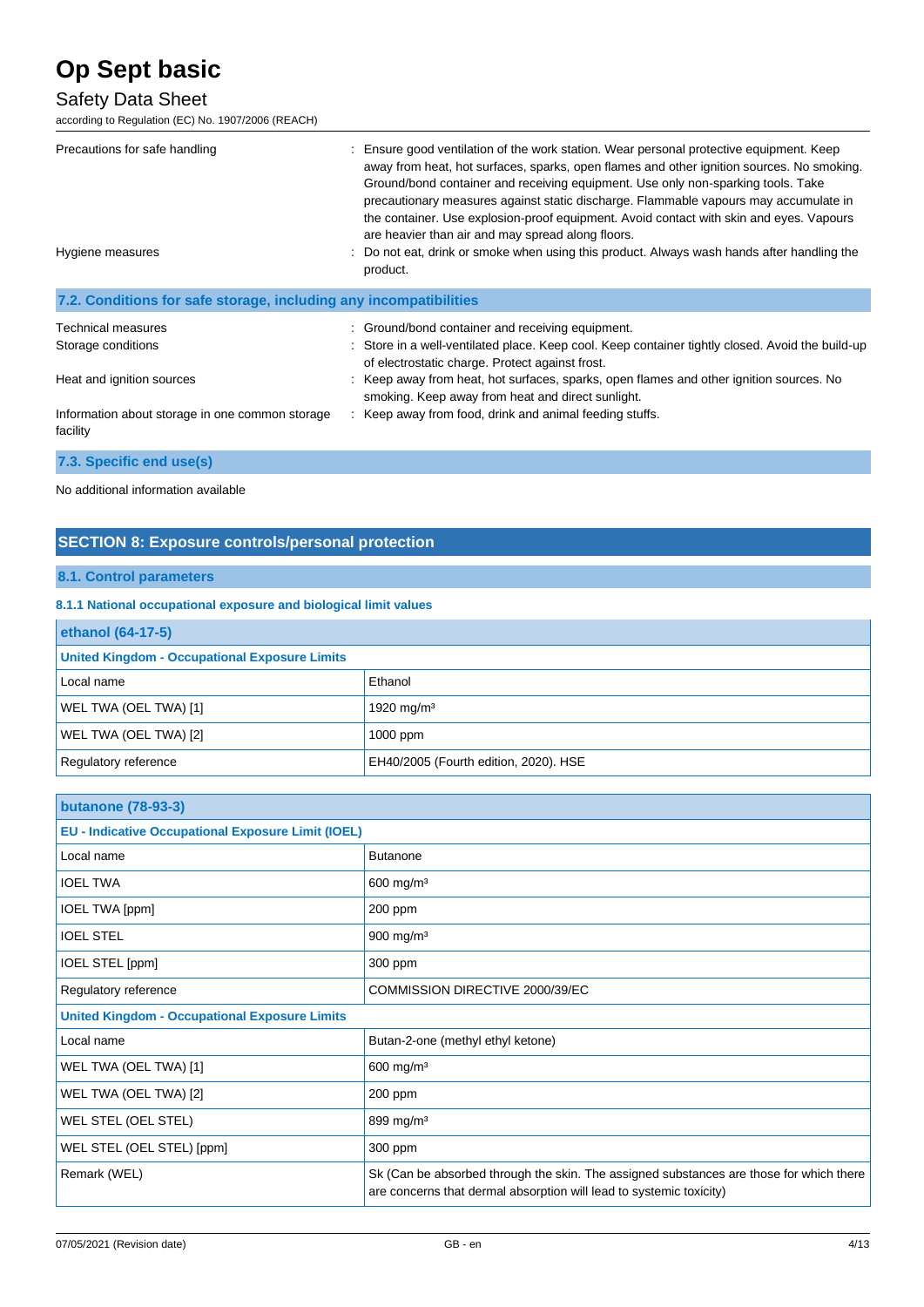## Safety Data Sheet

according to Regulation (EC) No. 1907/2006 (REACH)

| <b>butanone (78-93-3)</b>                                     |                                                                              |  |  |
|---------------------------------------------------------------|------------------------------------------------------------------------------|--|--|
| EH40/2005 (Fourth edition, 2020). HSE<br>Regulatory reference |                                                                              |  |  |
| <b>United Kingdom - Biological limit values</b>               |                                                                              |  |  |
| Local name                                                    | Butan-2-one (methyl ethyl ketone)                                            |  |  |
| <b>BMGV</b>                                                   | 70 umol/l Parameter: butan-2-one - Medium: urine - Sampling time: Post shift |  |  |
| Regulatory reference                                          | EH40/2005 (Fourth edition, 2020). HSE                                        |  |  |

#### **8.1.2. Recommended monitoring procedures**

No additional information available

#### **8.1.3. Air contaminants formed**

No additional information available

## **8.1.4. DNEL and PNEC**

| ethanol (64-17-5)                        |                          |  |
|------------------------------------------|--------------------------|--|
| <b>DNEL/DMEL (Workers)</b>               |                          |  |
| Long-term - systemic effects, dermal     | 343 mg/kg bodyweight/day |  |
| Long-term - systemic effects, inhalation | 950 mg/m <sup>3</sup>    |  |
| <b>DNEL/DMEL (General population)</b>    |                          |  |
| Long-term - systemic effects, oral       | 87 mg/kg bodyweight/day  |  |
| Long-term - systemic effects, inhalation | 114 mg/m $3$             |  |
| Long-term - systemic effects, dermal     | 206 mg/kg bodyweight/day |  |
| <b>PNEC (Water)</b>                      |                          |  |
| PNEC aqua (freshwater)                   | 0.96 mg/l                |  |
| PNEC aqua (marine water)                 | $0.79$ mg/l              |  |
| PNEC aqua (intermittent, freshwater)     | 2.75 mg/l                |  |
| <b>PNEC (Sediment)</b>                   |                          |  |
| PNEC sediment (freshwater)               | 3.6 mg/kg dwt            |  |
| PNEC sediment (marine water)             | 2.9 mg/kg dwt            |  |
| <b>PNEC (Soil)</b>                       |                          |  |
| PNEC soil                                | 0.63 mg/kg dwt           |  |
| <b>PNEC (Oral)</b>                       |                          |  |
| PNEC oral (secondary poisoning)          | 0.38 kg/kg food          |  |
| <b>PNEC (STP)</b>                        |                          |  |
| PNEC sewage treatment plant              | 580 mg/l                 |  |

| <b>butanone (78-93-3)</b>                                           |                           |  |
|---------------------------------------------------------------------|---------------------------|--|
| <b>DNEL/DMEL (Workers)</b>                                          |                           |  |
| Long-term - systemic effects, dermal                                | 1161 mg/kg bodyweight/day |  |
| Long-term - systemic effects, inhalation<br>$600$ mg/m <sup>3</sup> |                           |  |
| <b>DNEL/DMEL (General population)</b>                               |                           |  |
| Long-term - systemic effects, oral                                  | 31 mg/kg bodyweight/day   |  |
| Long-term - systemic effects, inhalation                            | $106$ mg/m <sup>3</sup>   |  |
| Long-term - systemic effects, dermal                                | 412 mg/kg bodyweight/day  |  |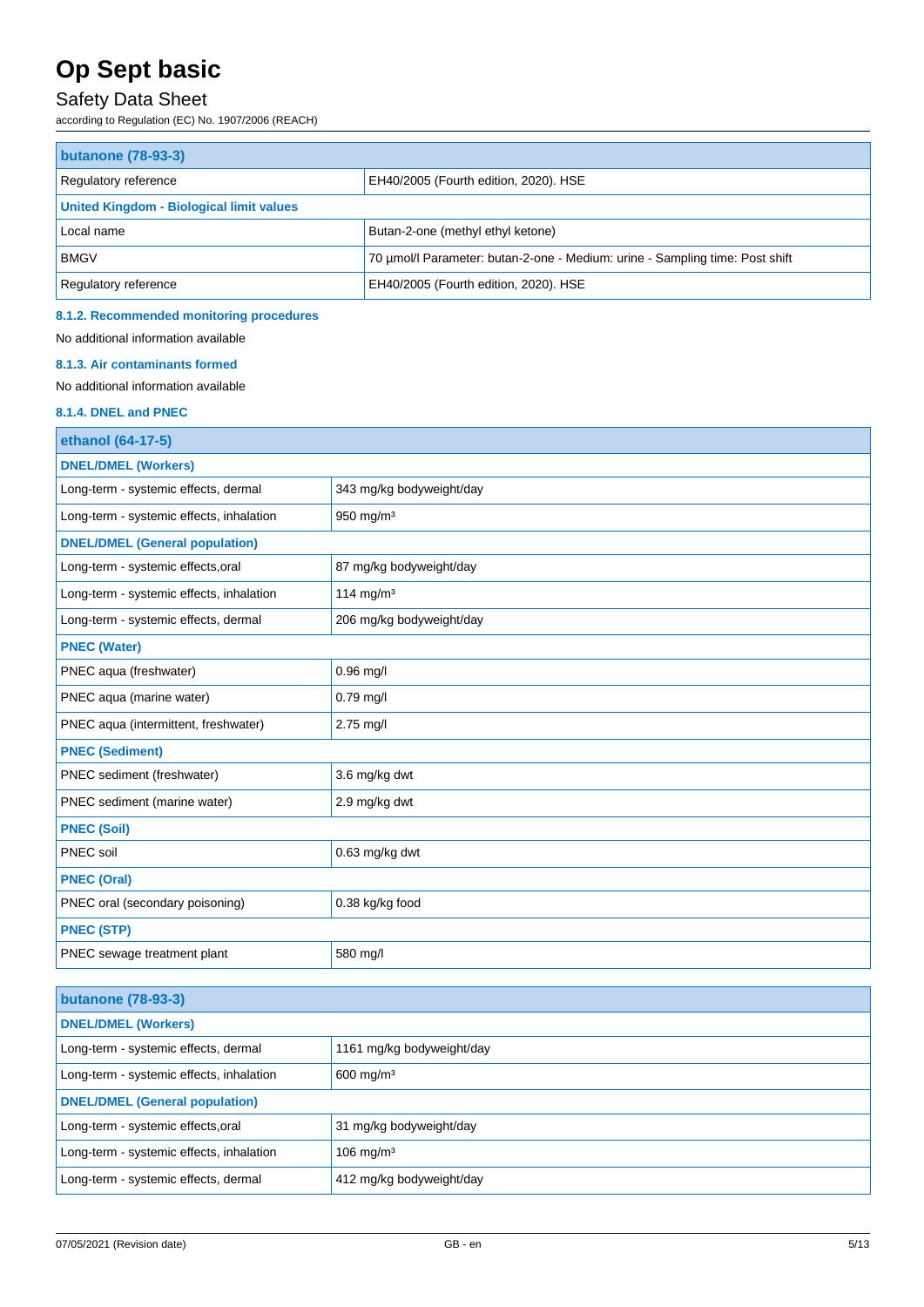## Safety Data Sheet

according to Regulation (EC) No. 1907/2006 (REACH)

| <b>PNEC (Water)</b>                  |                  |  |
|--------------------------------------|------------------|--|
| PNEC aqua (freshwater)               | 55.8 mg/l        |  |
| PNEC aqua (marine water)             | 55.8 mg/l        |  |
| PNEC aqua (intermittent, freshwater) | 55.8 mg/l        |  |
| <b>PNEC (Sediment)</b>               |                  |  |
| PNEC sediment (freshwater)           | 284.74 mg/kg dwt |  |
| PNEC sediment (marine water)         | 284.7 mg/kg dwt  |  |
| <b>PNEC (Soil)</b>                   |                  |  |
| PNEC soil                            | 22.5 mg/kg dwt   |  |
| <b>PNEC (Oral)</b>                   |                  |  |
| PNEC oral (secondary poisoning)      | 1000 kg/kg food  |  |
| <b>PNEC (STP)</b>                    |                  |  |
| PNEC sewage treatment plant          | 709 mg/l         |  |

#### **8.1.5. Control banding**

No additional information available

#### **8.2. Exposure controls**

#### **8.2.1. Appropriate engineering controls**

#### **Appropriate engineering controls:**

Ensure good ventilation of the work station.

#### **8.2.2. Personal protection equipment**

#### **8.2.2.1. Eye and face protection**

#### **Eye protection:**

Not required for normal conditions of use. Safety goggles recommended during refilling. EN 166

#### **8.2.2.2. Skin protection**

#### **Skin and body protection:**

Wear suitable protective clothing. EN ISO 13688. EN 13034. Flame retardant antistatic protective clothing

#### **Hand protection:**

Not required for normal conditions of use. hand desinfection. Handling large quantities of product: In case of repeated or prolonged contact wear gloves. Nitrile rubber. EN 374. Choosing the proper glove is a decision that depends not only on the type of material, but also on other quality features, which differ for each manufacturer. Please follow the instructions related to the permeability and the penetration time provided by the manufacturer. Gloves must be replaced after each use and whenever signs of wear or perforation appear

#### **8.2.2.3. Respiratory protection**

#### **Respiratory protection:**

No respiratory protection needed under normal use conditions. In case of insufficient ventilation, wear suitable respiratory equipment. Short term exposure. Breathing apparatus with filter. A-P2. EN 143. Breathing equipment is only to be used in order to handle the residual risk of short term jobs if all other risk minimizing measures have been carried out e.g. retention and/or local exhaust.

#### **8.2.2.4. Thermal hazards**

No additional information available

#### **8.2.3. Environmental exposure controls**

#### **Environmental exposure controls:**

Avoid release to the environment.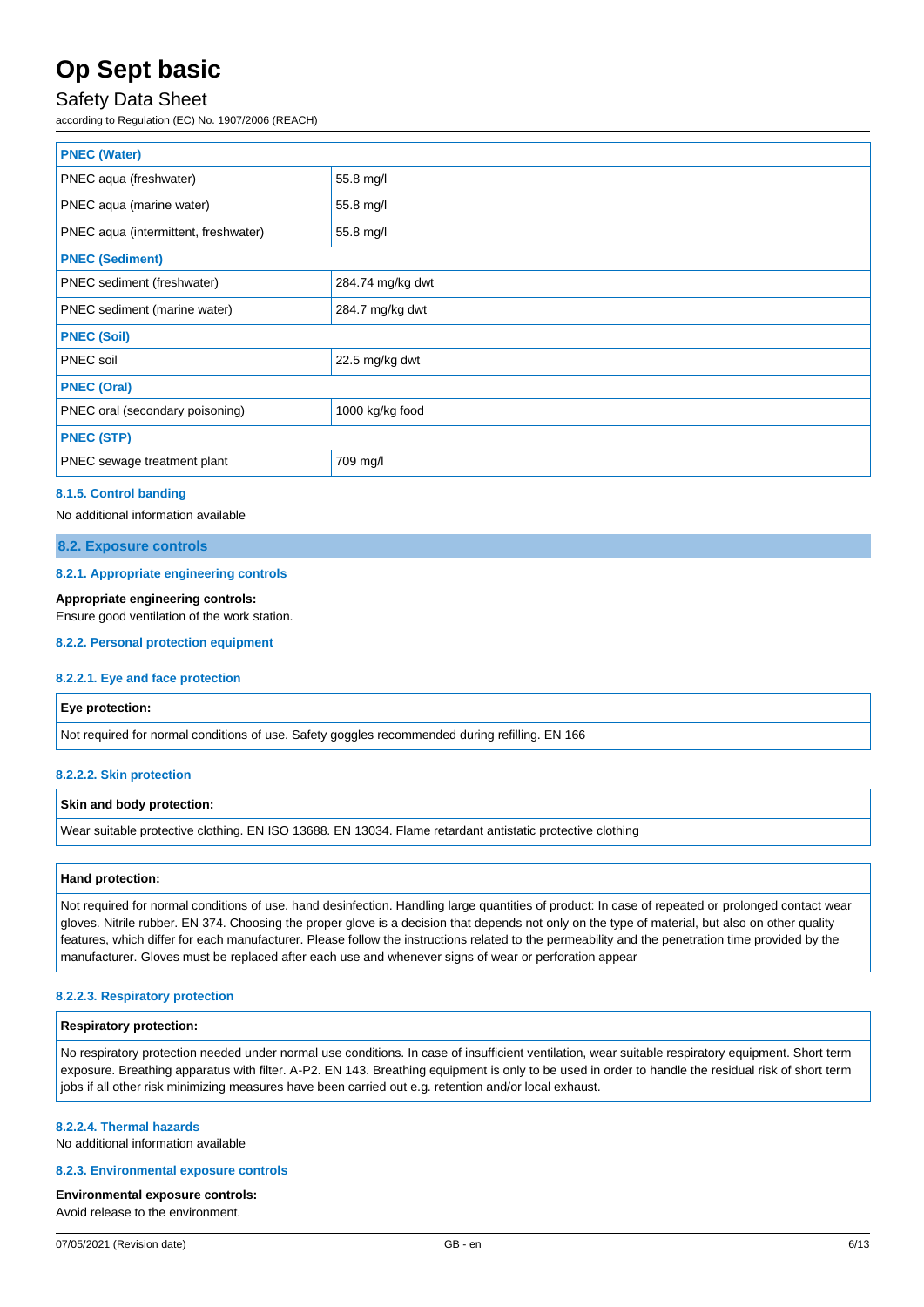## Safety Data Sheet

according to Regulation (EC) No. 1907/2006 (REACH)

#### **Other information:**

Do not eat, drink or smoke when using this product. Avoid contact with skin and eyes. Always wash hands after handling the product.

| <b>SECTION 9: Physical and chemical properties</b><br>9.1. Information on basic physical and chemical properties |                                                                        |  |  |
|------------------------------------------------------------------------------------------------------------------|------------------------------------------------------------------------|--|--|
|                                                                                                                  |                                                                        |  |  |
| Colour                                                                                                           | colourless.                                                            |  |  |
| Odour                                                                                                            | characteristic.                                                        |  |  |
| Odour threshold                                                                                                  | Not available                                                          |  |  |
| Melting point                                                                                                    | Not applicable                                                         |  |  |
| Freezing point                                                                                                   | Not available                                                          |  |  |
| Boiling point                                                                                                    | ≈ 78 °C (1013 hPa)                                                     |  |  |
| Flammability                                                                                                     | Not applicable                                                         |  |  |
| <b>Explosive properties</b>                                                                                      | Product is not explosive. Explosive vapour/air mixtures may be formed. |  |  |
| Oxidising properties                                                                                             | Non oxidizing.                                                         |  |  |
| <b>Explosive limits</b>                                                                                          | Not available                                                          |  |  |
| Lower explosive limit (LEL)                                                                                      | 2.5 vol %                                                              |  |  |
| Upper explosive limit (UEL)                                                                                      | 13.5 vol %                                                             |  |  |
| Flash point                                                                                                      | 20 °C                                                                  |  |  |
| Auto-ignition temperature                                                                                        | $>$ 363 °C                                                             |  |  |
| Decomposition temperature                                                                                        | Not available                                                          |  |  |
| pH                                                                                                               | 7                                                                      |  |  |
| Viscosity, kinematic                                                                                             | Not available                                                          |  |  |
| Solubility                                                                                                       | Water: completely miscible                                             |  |  |
| Partition coefficient n-octanol/water (Log Kow)                                                                  | Not available                                                          |  |  |
| Vapour pressure                                                                                                  | 57.26 hPa (19,6 °C)                                                    |  |  |
| Vapour pressure at 50 °C                                                                                         | Not available                                                          |  |  |
| Density                                                                                                          | $0.87 - 0.89$ g/cm <sup>3</sup>                                        |  |  |
| Relative density                                                                                                 | Not available                                                          |  |  |
| Relative vapour density at 20 °C                                                                                 | Not available                                                          |  |  |
| Particle size                                                                                                    | Not applicable                                                         |  |  |
| Particle size distribution                                                                                       | Not applicable                                                         |  |  |
| Particle shape                                                                                                   | Not applicable                                                         |  |  |
| Particle aspect ratio                                                                                            | Not applicable                                                         |  |  |
| Particle aggregation state                                                                                       | Not applicable                                                         |  |  |
| Particle agglomeration state                                                                                     | Not applicable                                                         |  |  |
| Particle specific surface area                                                                                   | Not applicable                                                         |  |  |
| Particle dustiness                                                                                               | Not applicable                                                         |  |  |

**9.2. Other information**

## **9.2.1. Information with regard to physical hazard classes**

No additional information available

#### **9.2.2. Other safety characteristics**

No additional information available

## **SECTION 10: Stability and reactivity**

#### **10.1. Reactivity**

The product is non-reactive under normal conditions of use, storage and transport. Highly flammable liquid and vapour.

#### **10.2. Chemical stability**

Stable under normal conditions.

#### **10.3. Possibility of hazardous reactions**

No dangerous reactions known under normal conditions of use.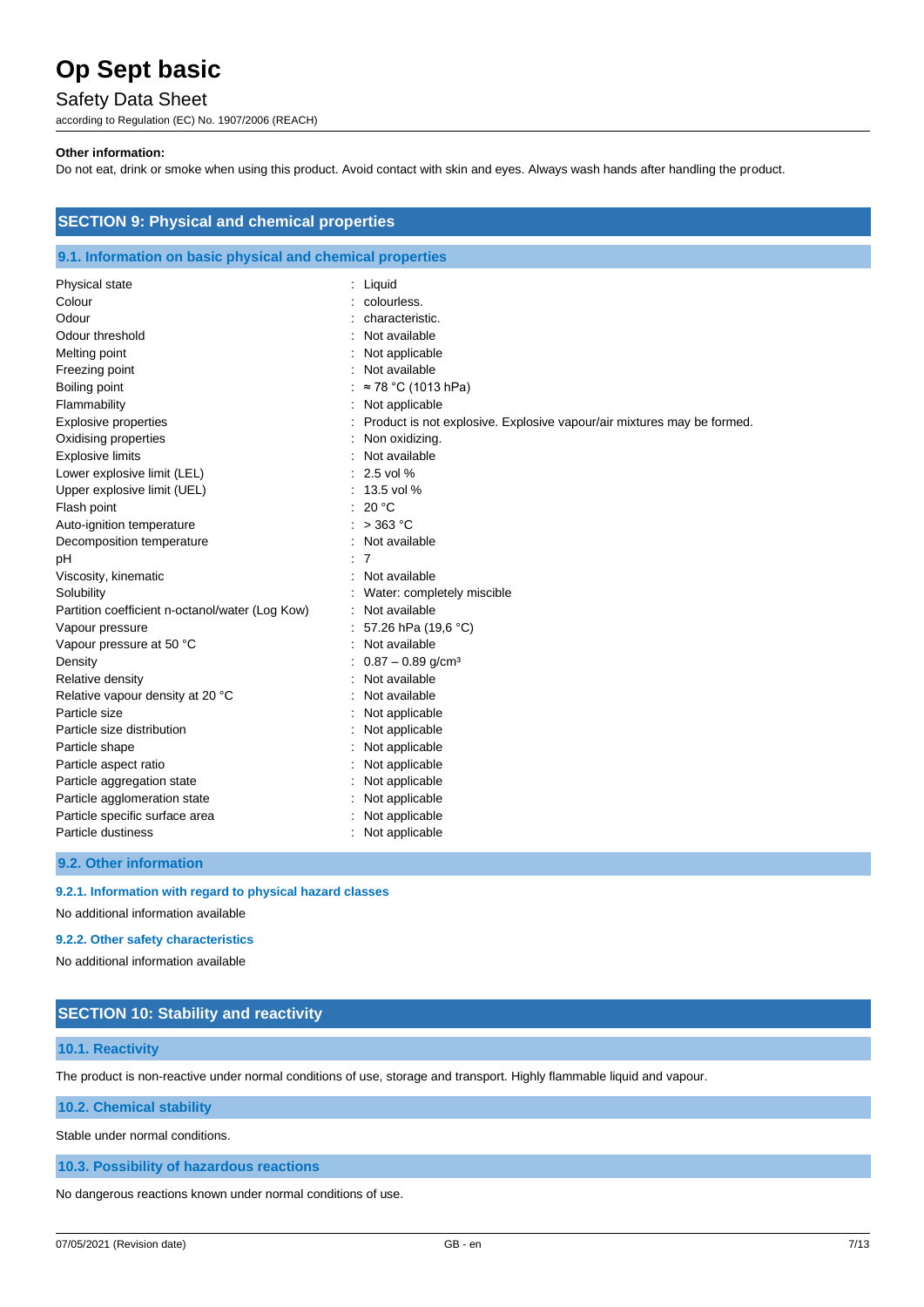## Safety Data Sheet

according to Regulation (EC) No. 1907/2006 (REACH)

#### **10.4. Conditions to avoid**

Avoid contact with hot surfaces. Heat. No flames, no sparks. Eliminate all sources of ignition.

#### **10.5. Incompatible materials**

#### Oxidation agents.

**10.6. Hazardous decomposition products**

Under normal conditions of storage and use, hazardous decomposition products should not be produced.

### **SECTION 11: Toxicological information**

#### **11.1. Information on hazard classes as defined in Regulation (EC) No 1272/2008**

| Acute toxicity (oral)              | Not classified (Based on available data, the classification criteria are not met)          |
|------------------------------------|--------------------------------------------------------------------------------------------|
| Acute toxicity (dermal)            | Not classified (Based on available data, the classification criteria are not met)          |
| Acute toxicity (inhalation)        | Not classified (Based on available data, the classification criteria are not met)          |
| Skin corrosion/irritation          | Not classified (Based on available data, the classification criteria are not met)<br>pH: 7 |
| Serious eye damage/irritation      | Causes serious eye irritation.<br>pH: 7                                                    |
| Respiratory or skin sensitisation  | Not classified (Based on available data, the classification criteria are not met)          |
| Germ cell mutagenicity             | Not classified (Based on available data, the classification criteria are not met)          |
| Carcinogenicity                    | Not classified (Based on available data, the classification criteria are not met)          |
| Reproductive toxicity              | : Not classified (Based on available data, the classification criteria are not met)        |
| STOT-single exposure               | : Not classified (Based on available data, the classification criteria are not met)        |
| <b>butanone (78-93-3)</b>          |                                                                                            |
| STOT-single exposure               | May cause drowsiness or dizziness.                                                         |
| STOT-repeated exposure             | Not classified (Based on available data, the classification criteria are not met)          |
| Aspiration hazard                  | Not classified (Based on available data, the classification criteria are not met)          |
| 11.2. Information on other hazards |                                                                                            |

No additional information available

| <b>SECTION 12: Ecological information</b>                    |                                                                                     |
|--------------------------------------------------------------|-------------------------------------------------------------------------------------|
| 12.1. Toxicity                                               |                                                                                     |
| Hazardous to the aquatic environment, short-term<br>(acute)  | : Not classified (Based on available data, the classification criteria are not met) |
| Hazardous to the aquatic environment, long-term<br>(chronic) | : Not classified (Based on available data, the classification criteria are not met) |
| ethanol                                                      |                                                                                     |
| EC50 - Crustacea [1]                                         | 5012 mg/l (48 h; Ceriodaphnia dubia; ASTM E729-80)                                  |

| 12.2. Persistence and degradability |                        |  |  |
|-------------------------------------|------------------------|--|--|
|                                     |                        |  |  |
| ethanol (64-17-5)                   |                        |  |  |
| Persistence and degradability       | Readily biodegradable. |  |  |
| Biodegradation                      | 84 % (20 d)            |  |  |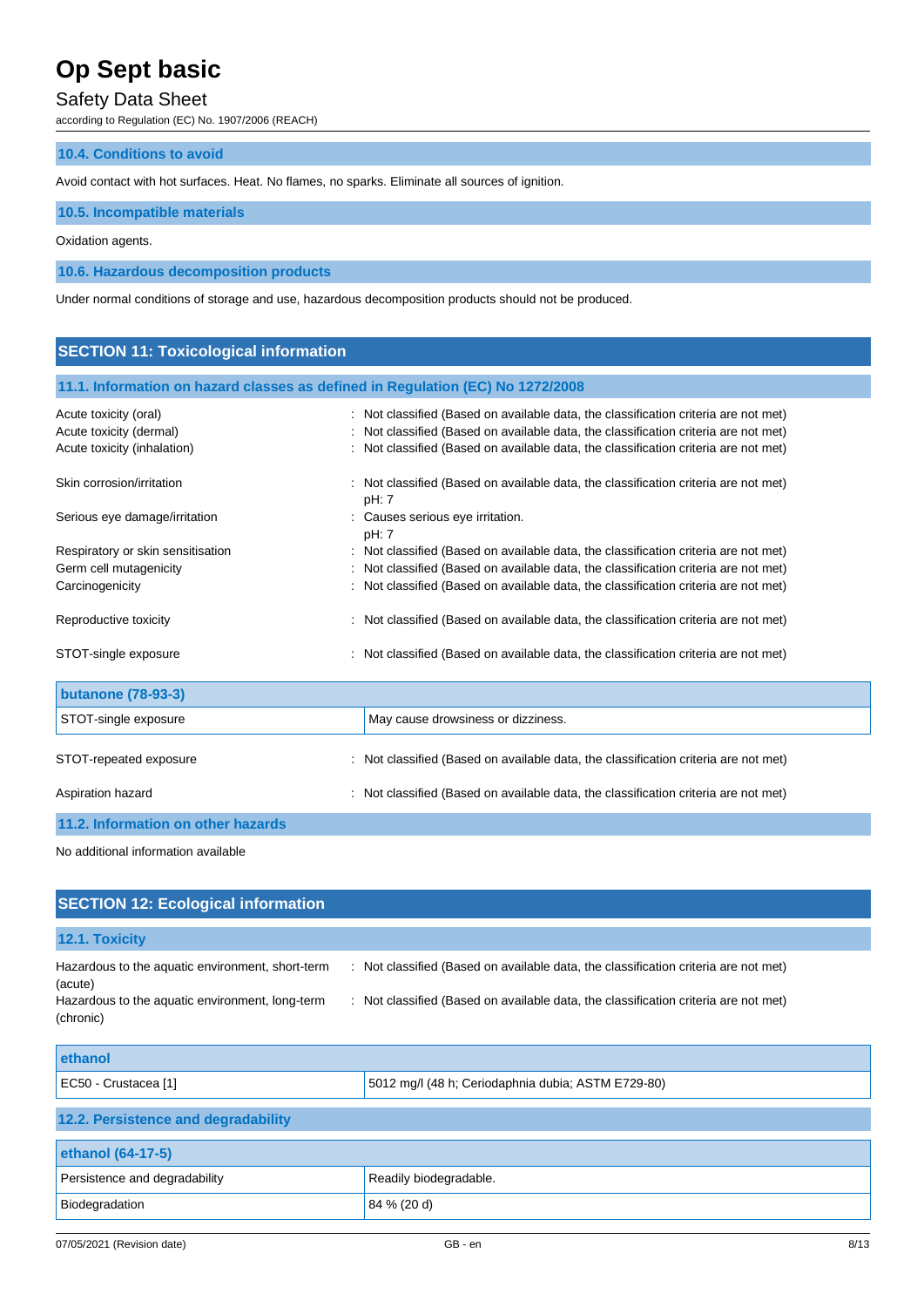## Safety Data Sheet

according to Regulation (EC) No. 1907/2006 (REACH)

| <b>butanone (78-93-3)</b>                       |                                                                                                                                                                                 |
|-------------------------------------------------|---------------------------------------------------------------------------------------------------------------------------------------------------------------------------------|
| Persistence and degradability                   | Readily biodegradable.                                                                                                                                                          |
| Biodegradation                                  | 98 % (28 d; OECD 301)                                                                                                                                                           |
| 12.3. Bioaccumulative potential                 |                                                                                                                                                                                 |
| ethanol (64-17-5)                               |                                                                                                                                                                                 |
| Partition coefficient n-octanol/water (Log Kow) | $-0.35(20 °C)$                                                                                                                                                                  |
| Bioaccumulative potential                       | Bioaccumulation unlikely.                                                                                                                                                       |
| <b>butanone (78-93-3)</b>                       |                                                                                                                                                                                 |
| Partition coefficient n-octanol/water (Log Pow) | 0.3 (40 °C; pH 7; (OECD 117 method))                                                                                                                                            |
| Bioaccumulative potential                       | Bioaccumulation unlikely.                                                                                                                                                       |
| 12.4. Mobility in soil                          |                                                                                                                                                                                 |
| ethanol (64-17-5)                               |                                                                                                                                                                                 |
| Surface tension                                 | 22.31 mN/m (20 °C)                                                                                                                                                              |
| 12.5. Results of PBT and vPvB assessment        |                                                                                                                                                                                 |
| <b>Op Sept basic</b>                            |                                                                                                                                                                                 |
| PBT: not relevant - no registration required    |                                                                                                                                                                                 |
| vPvB: not relevant - no registration required   |                                                                                                                                                                                 |
| <b>Component</b>                                |                                                                                                                                                                                 |
| ethanol (64-17-5)                               | This substance/mixture does not meet the PBT criteria of REACH regulation, annex XIII<br>This substance/mixture does not meet the vPvB criteria of REACH regulation, annex XIII |
| butanone (78-93-3)                              | This substance/mixture does not meet the PBT criteria of REACH regulation, annex XIII<br>This substance/mixture does not meet the vPvB criteria of REACH regulation, annex XIII |
| 12.6. Endocrine disrupting properties           |                                                                                                                                                                                 |
| No additional information available             |                                                                                                                                                                                 |
| 12.7. Other adverse effects                     |                                                                                                                                                                                 |
| No additional information available             |                                                                                                                                                                                 |

## **SECTION 13: Disposal considerations**

**13.1. Waste treatment methods**

| <b>TV.I. MOORE HOGHINII, MONDO</b>         |                                                                                           |
|--------------------------------------------|-------------------------------------------------------------------------------------------|
| Waste treatment methods                    | Disposal must be done according to official regulations. European waste catalogue. Do not |
|                                            | discharge into drains or the environment. Do not dispose of with domestic waste.          |
| Product/Packaging disposal recommendations | : Recycle or dispose of in compliance with current legislation.                           |
| Additional information                     | : Flammable vapours may accumulate in the container.                                      |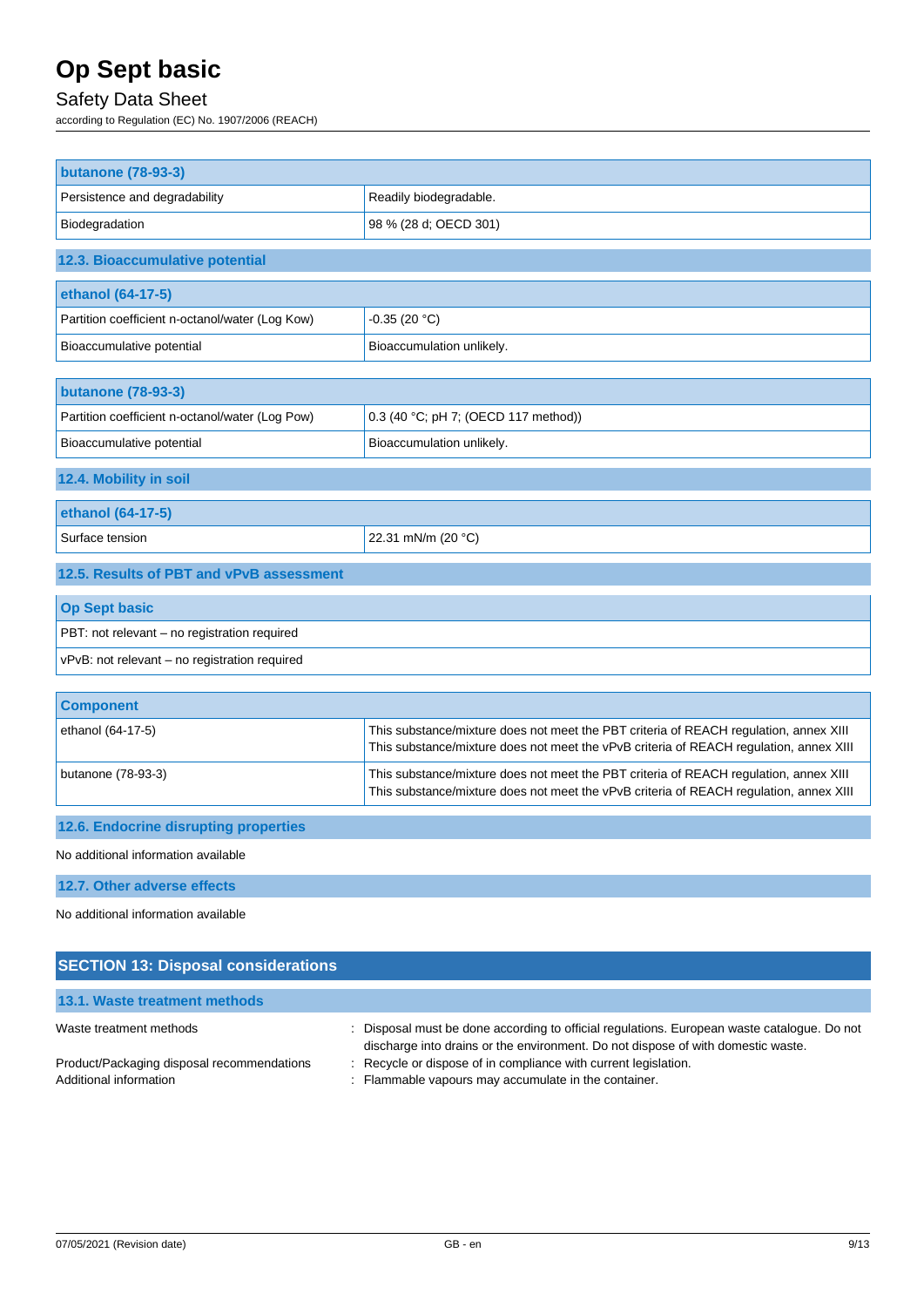## Safety Data Sheet

according to Regulation (EC) No. 1907/2006 (REACH)

HP Code : HP3 - "Flammable:"

— flammable liquid waste: liquid waste having a flash point below 60 °C or waste gas oil, diesel and light heating oils having a flash point > 55 °C and ≤ 75 °C;

— flammable pyrophoric liquid and solid waste: solid or liquid waste which, even in small quantities, is liable to ignite within five minutes after coming into contact with air;

— flammable solid waste: solid waste which is readily combustible or may cause or contribute to fire through friction;

— flammable gaseous waste: gaseous waste which is flammable in air at 20 °C and a standard pressure of 101.3 kPa;

— water reactive waste: waste which, in contact with water, emits flammable gases in dangerous quantities;

— other flammable waste: flammable aerosols, flammable self-heating waste, flammable organic peroxides and flammable self-reactive waste.

HP4 - "Irritant — skin irritation and eye damage:" waste which on application can cause skin irritation or damage to the eye.

### **SECTION 14: Transport information**

In accordance with ADR / IMDG / IATA / ADN / RID

| <b>ADR</b>                                                                                                     | <b>IMDG</b>                                                             | <b>IATA</b>                           | <b>ADN</b>                                                               | <b>RID</b>                                                              |
|----------------------------------------------------------------------------------------------------------------|-------------------------------------------------------------------------|---------------------------------------|--------------------------------------------------------------------------|-------------------------------------------------------------------------|
|                                                                                                                | 14.1. UN number or ID number                                            |                                       |                                                                          |                                                                         |
| <b>UN 1170</b>                                                                                                 | <b>UN 1170</b>                                                          | <b>UN 1170</b>                        | <b>UN 1170</b>                                                           | <b>UN 1170</b>                                                          |
| 14.2. UN proper shipping name                                                                                  |                                                                         |                                       |                                                                          |                                                                         |
| ETHANOL SOLUTION<br>(ETHYL ALCOHOL<br>SOLUTION)                                                                | <b>ETHANOL SOLUTION</b><br>(ETHYL ALCOHOL<br>SOLUTION)                  | Ethanol solution                      | <b>ETHANOL SOLUTION</b><br>(ETHYL ALCOHOL<br>SOLUTION)                   | ETHANOL SOLUTION<br>(ETHYL ALCOHOL<br>SOLUTION)                         |
| <b>Transport document description</b>                                                                          |                                                                         |                                       |                                                                          |                                                                         |
| UN 1170 ETHANOL<br>SOLUTION (ETHYL<br>ALCOHOL SOLUTION), 3,<br>II, (D/E)                                       | UN 1170 ETHANOL<br><b>SOLUTION (ETHYL</b><br>ALCOHOL SOLUTION), 3,<br>Ш | UN 1170 Ethanol solution,<br>$3,$ II  | UN 1170 ETHANOL<br><b>SOLUTION (ETHYL</b><br>ALCOHOL SOLUTION), 3,<br>Ш. | UN 1170 ETHANOL<br><b>SOLUTION (ETHYL</b><br>ALCOHOL SOLUTION), 3,<br>Ш |
| 14.3. Transport hazard class(es)                                                                               |                                                                         |                                       |                                                                          |                                                                         |
| 3                                                                                                              | 3                                                                       | 3                                     | 3                                                                        | 3                                                                       |
|                                                                                                                |                                                                         |                                       |                                                                          |                                                                         |
| 14.4. Packing group                                                                                            |                                                                         |                                       |                                                                          |                                                                         |
| $\mathbf{H}$                                                                                                   | $\mathbf{H}$                                                            | $\mathbf{I}$                          | $\mathbf{H}$                                                             | $\mathbf{II}$                                                           |
| <b>14.5. Environmental hazards</b>                                                                             |                                                                         |                                       |                                                                          |                                                                         |
| Dangerous for the<br>environment : No                                                                          | Dangerous for the<br>environment : No<br>Marine pollutant : No          | Dangerous for the<br>environment : No | Dangerous for the<br>environment : No                                    | Dangerous for the<br>environment : No                                   |
| No supplementary information available                                                                         |                                                                         |                                       |                                                                          |                                                                         |
| 14.6. Special precautions for user                                                                             |                                                                         |                                       |                                                                          |                                                                         |
| <b>Overland transport</b><br>Classification code (ADR)<br>Special provisions (ADR)<br>Limited quantities (ADR) | $E$ F1<br>: 144, 601<br>$\therefore$ 11                                 |                                       |                                                                          |                                                                         |

Excepted quantities (ADR) : E2 Transport category (ADR) : 2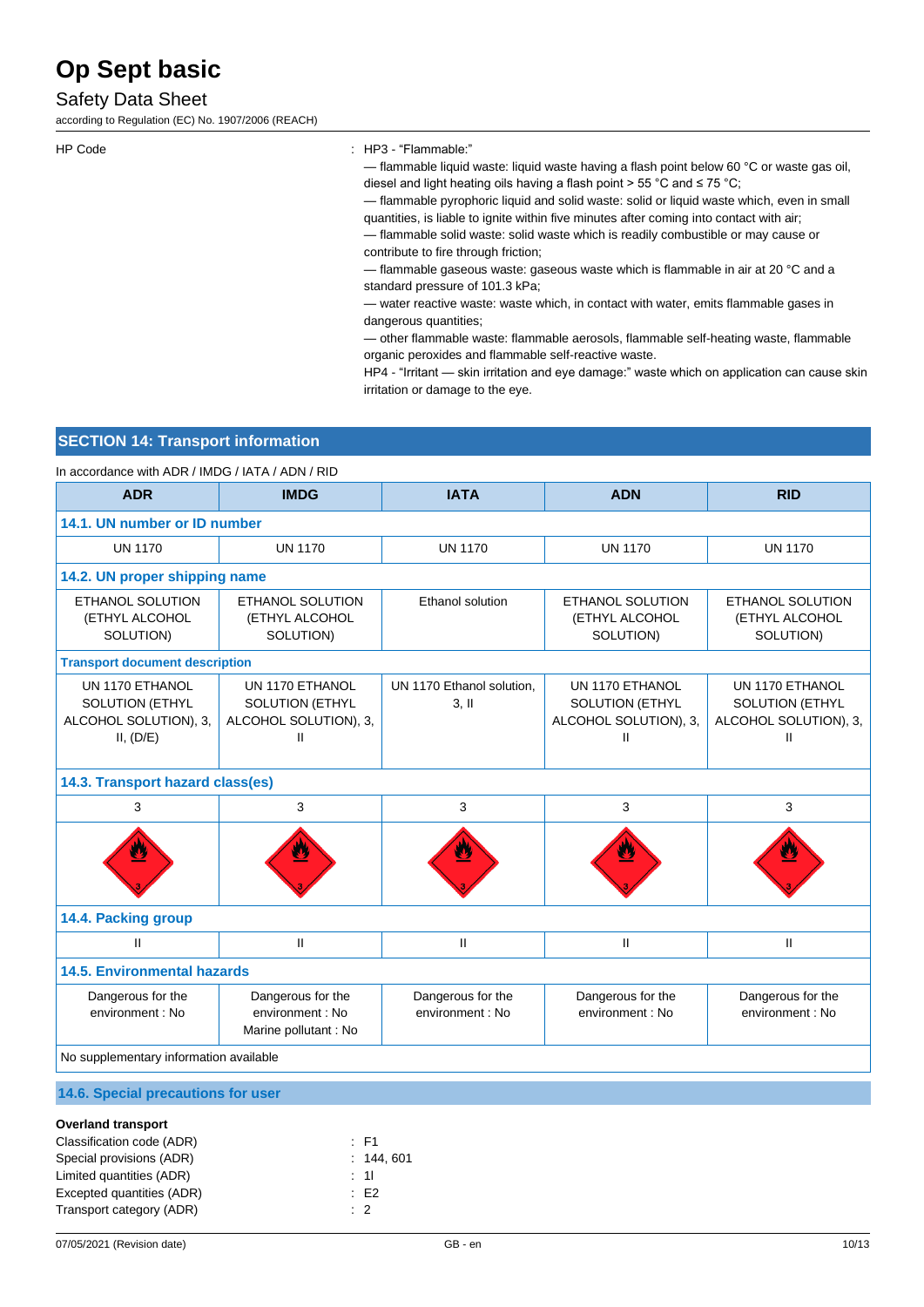## Safety Data Sheet

according to Regulation (EC) No. 1907/2006 (REACH)

| Hazard identification number (Kemler No.)    | $\vdots$<br>33                         |
|----------------------------------------------|----------------------------------------|
| Orange plates                                | $\ddot{\phantom{a}}$<br><b>33</b>      |
|                                              | 1170                                   |
| Tunnel restriction code (ADR)                | D/E                                    |
| EAC code                                     | •2YE                                   |
| <b>Transport by sea</b>                      |                                        |
| Special provisions (IMDG)                    | 144<br>t                               |
| Limited quantities (IMDG)                    | 1 <sub>L</sub>                         |
| Excepted quantities (IMDG)                   | E <sub>2</sub>                         |
| EmS-No. (Fire)                               | $F-E$<br>t                             |
| EmS-No. (Spillage)                           | $S-D$                                  |
| Air transport                                |                                        |
| PCA Excepted quantities (IATA)               | E <sub>2</sub><br>$\ddot{\phantom{a}}$ |
| PCA Limited quantities (IATA)                | Y341                                   |
| PCA limited quantity max net quantity (IATA) | 1L                                     |
| PCA packing instructions (IATA)              | 353                                    |
| PCA max net quantity (IATA)                  | 5L                                     |
| CAO max net quantity (IATA)                  | 60L                                    |
| Special provisions (IATA)                    | A3, A58, A180                          |
| Inland waterway transport                    |                                        |
| Classification code (ADN)                    | F <sub>1</sub><br>t                    |
| Special provisions (ADN)                     | 144, 601                               |
| Limited quantities (ADN)                     | 1 <sub>L</sub>                         |
| Excepted quantities (ADN)                    | E <sub>2</sub>                         |
| Additional requirements/Remarks (ADN)        |                                        |
| <b>Rail transport</b>                        |                                        |
| Classification code (RID)                    | F <sub>1</sub>                         |
| Special provisions (RID)                     | 144, 601                               |
| Limited quantities (RID)                     | 1L                                     |
| Excepted quantities (RID)                    | E <sub>2</sub><br>$\ddot{\phantom{a}}$ |
| Transport category (RID)                     | 2                                      |
| Hazard identification number (RID)           | 33                                     |

**14.7. Maritime transport in bulk according to IMO instruments**

Not applicable

### **SECTION 15: Regulatory information**

**15.1. Safety, health and environmental regulations/legislation specific for the substance or mixture**

#### **15.1.1. EU-Regulations**

The following restrictions are applicable according to Annex XVII of the REACH Regulation (EC) No 1907/2006:

| Reference code Applicable on |                                  |
|------------------------------|----------------------------------|
| 3(a)                         | Op Sept basic; ethanol; butanone |
| 3(b)                         | Op Sept basic; ethanol; butanone |
| 40.                          | Op Sept basic; ethanol; butanone |

Contains no substance on the REACH candidate list

Contains no REACH Annex XIV substances

Contains no substance subject to Regulation (EU) No 649/2012 of the European Parliament and of the Council of 4 July 2012 concerning the export and import of hazardous chemicals.

Contains no substance subject to Regulation (EU) No 2019/1021 of the European Parliament and of the Council of 20 June 2019 on persistent organic pollutants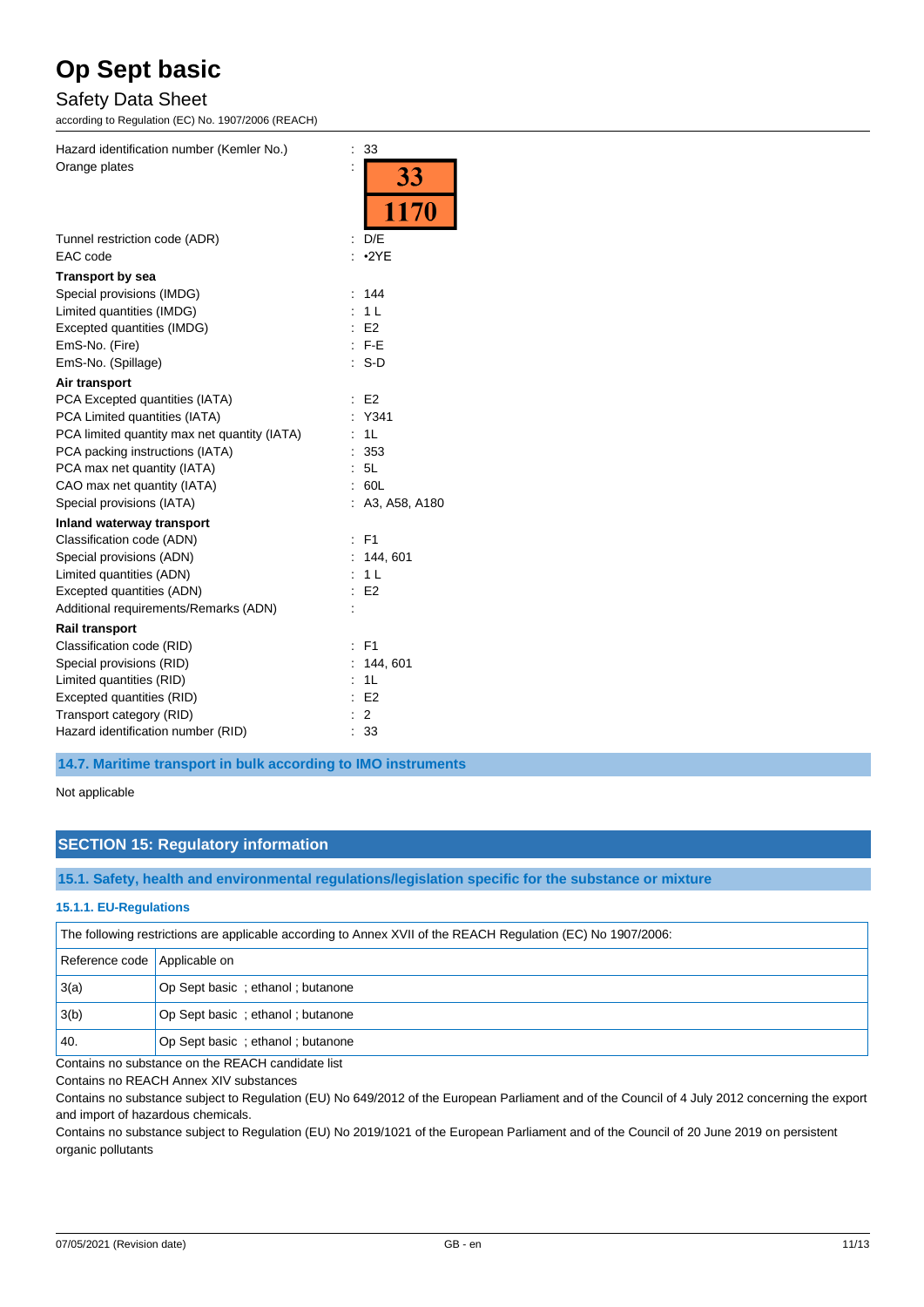## Safety Data Sheet

according to Regulation (EC) No. 1907/2006 (REACH)

| Other information, restriction and prohibition<br>regulations<br>Type of product (Biocide) | : Take note of Directive 94/33/EC on the protection of young people at work. Regulation (EU)<br>No 528/2012 concerning the making available on the market and use of biocidal products.<br>The additonal label requirements of directive EU 528/2012 about the available on the<br>market and use of biocidal products have to be observed. Every advertisement for biocides<br>has to be accompanied by following sentence: Use biocides safely. Always read the label<br>and product information before use.<br>$: 1$ - Human hygiene |
|--------------------------------------------------------------------------------------------|-----------------------------------------------------------------------------------------------------------------------------------------------------------------------------------------------------------------------------------------------------------------------------------------------------------------------------------------------------------------------------------------------------------------------------------------------------------------------------------------------------------------------------------------|
| Directive 2012/18/EU (SEVESO III)                                                          |                                                                                                                                                                                                                                                                                                                                                                                                                                                                                                                                         |

### **Seveso III Part I (Categories of dangerous substances) Qualifying quantity (tonnes) Lower-tier Upper-tier** P5c FLAMMABLE LIQUIDS Flammable liquids, Categories 2 or 3 not covered by P5a and P5b 5000 50000

#### **15.1.2. National regulations**

### **United Kingdom**

National regulations **interval in the same of the safety data sheet is for informational purposes only and does not comply with national purposes** legal requirements without reference to a national distributor. The national distributor is responsible for a legally compliant safety data sheet.

## **15.2. Chemical safety assessment**

No chemical safety assessment has been carried out

### **SECTION 16: Other information**

| Indication of changes: |                     |               |                                                                   |
|------------------------|---------------------|---------------|-------------------------------------------------------------------|
| <b>Section</b>         | <b>Changed item</b> | <b>Change</b> | <b>Comments</b>                                                   |
|                        | General revision    |               | SDS EU format according to COMMISSION<br>REGULATION (EU) 2020/878 |

| Abbreviations and acronyms: |                                                                                                 |
|-----------------------------|-------------------------------------------------------------------------------------------------|
| <b>ADN</b>                  | European Agreement concerning the International Carriage of Dangerous Goods by Inland Waterways |
| <b>ADR</b>                  | European Agreement concerning the International Carriage of Dangerous Goods by Road             |
| <b>ATE</b>                  | <b>Acute Toxicity Estimate</b>                                                                  |
| <b>BCF</b>                  | Bioconcentration factor                                                                         |
| <b>CLP</b>                  | Classification Labelling Packaging Regulation; Regulation (EC) No 1272/2008                     |
| <b>DMEL</b>                 | Derived Minimal Effect level                                                                    |
| <b>DNEL</b>                 | Derived-No Effect Level                                                                         |
| <b>EC50</b>                 | Median effective concentration                                                                  |
| <b>IARC</b>                 | International Agency for Research on Cancer                                                     |
| <b>IATA</b>                 | International Air Transport Association                                                         |
| <b>IMDG</b>                 | International Maritime Dangerous Goods                                                          |
| <b>LC50</b>                 | Median lethal concentration                                                                     |
| LD50                        | Median lethal dose                                                                              |
| <b>LOAEL</b>                | Lowest Observed Adverse Effect Level                                                            |
| <b>NOAEC</b>                | No-Observed Adverse Effect Concentration                                                        |
| <b>NOAEL</b>                | No-Observed Adverse Effect Level                                                                |
| <b>NOEC</b>                 | No-Observed Effect Concentration                                                                |